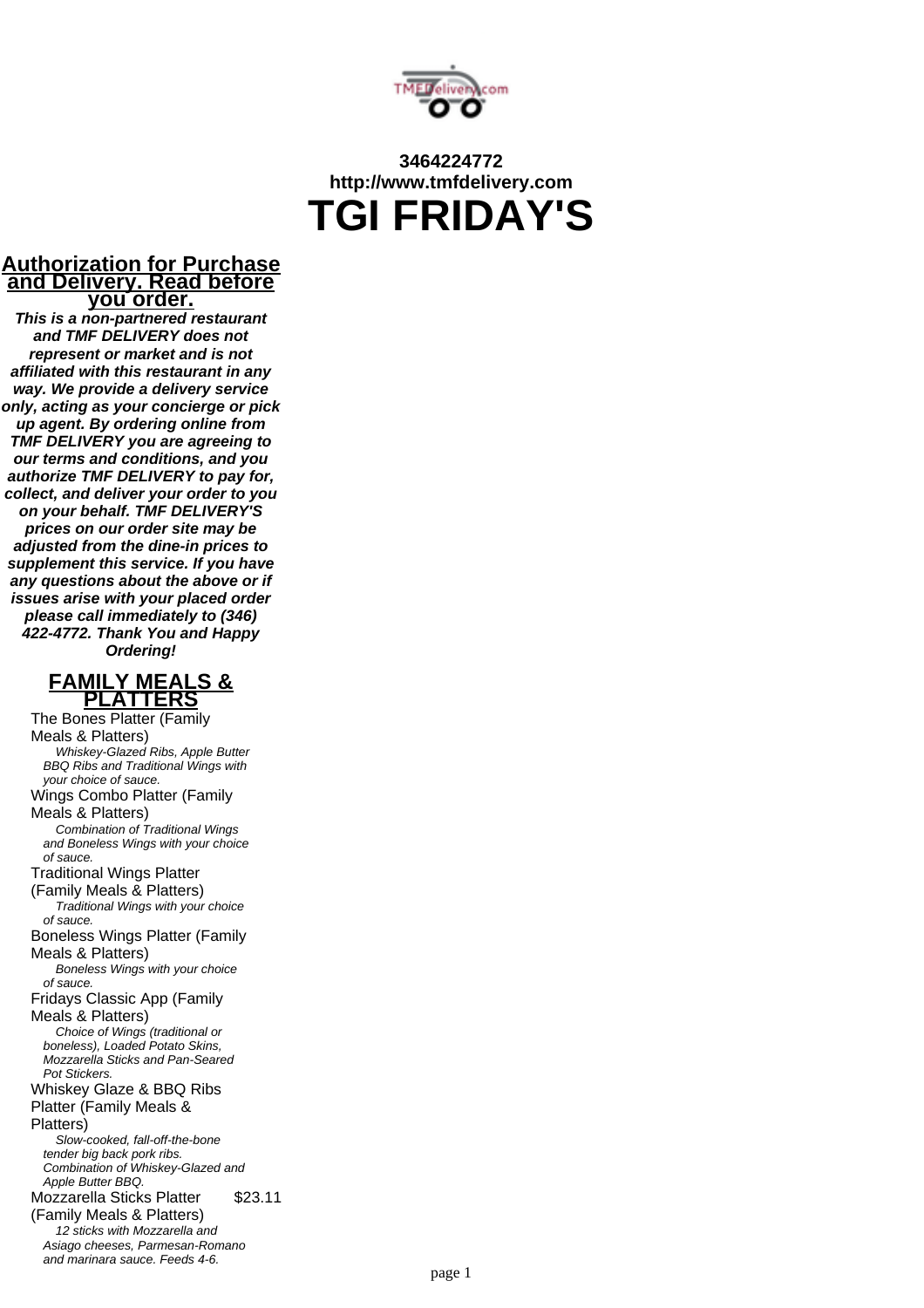Fridays Whiskey Glaze Sesar\$81.16 Chicken Strips Platter (Family Meals & Platters) Panko-crusted chicken breast strips tossed in our Signature Whiskey-Glaze and sesame seeds. Loaded Potato Skins Platter \$25.84 (Family Meals & Platters) 12 Crispy Maine-Grown white potatoes topped with a layer of melted cheddar and crispy bacon. Feeds 4-6. Dessert Platter (Family Meals & Platters) Fudge Brownies topped with pecans & Chocolate Chip Cookies. Served with chocolate sauce. Whiskey-Glazed Bundle (Family Meals & Platters) \$110.40 6 Whiskey-Glazed Chicken Breasts, 2 racks of Whiskey-Glazed Ribs, House salad, choice of two sides and choice of 1/2 gallon beverage. Serves 4-6. Fettuccine & Tortelloni Bund&13.39 (Family Meals & Platters) Cajun Shrimp & Chicken Pasta, Chicken & Broccoli Alfredo Tortelloni, Garlic Breadsticks, House Salad and choice of 1/2 gallon beverage. Serves 4-6. Grilled Chicken & Ribs Bundl \$90.91 (Family Meals & Platters) 2 racks of Apple Butter ribs, 6 Grilled Chicken Breasts, House Salad, choice of two sides and choice of 1/2 gallon beverage. Serves 4-6. Bones Bundle (Family Meals\$&02.61 Platters) Whiskey-Glazed FRIDAYS BIG Ribs, Apple Butter BBQ Traditional Wings, House Salad, choice of two sides and choice of 1/2 gallon beverage. Serves 4-6. Pasta Bundle (Family Meals & \$83.12 Platters) Cajun Shrimp and Chicken Pasta, Chicken Parmesan Pasta, Garlic Breadsticks, House Salad and choice of 1/2 gallon beverage. Serves 4-6. Fried Chicken & Shrimp Bund&96.77 (Family Meals & Platters) Crispy Chicken Fingers, Fried Shrimp, Seasoned Fries, House Salad and choice of 1/2 gallon beverage. Serves 4-6. Fridays Apple Butter Ribs Par\$62.72 Tray (Family Meals & Platters) Double-basted pork ribs with Apple Butter BBQ sauce. Fridays Cajun Shrimp & Chicken Pasta Party Tray (Family Meals & Platters) \$60.00 Sauteed shrimp, chicken, red bell peppers, spicy Cajun Alfredo sauce, Parmesan-Romano and fettuccine. Fridays Chicken and Broccoli \$59.62 Alfredo Tortelloni Party Tray (Family Meals & Platters) Sauteed chicken, broccoli, Jack cheese in Alfredo sauce and six cheese tortelloni. Fridays Chicken Parmesan \$46.37 Pasta Party Tray (Family Meals & Platters) Crispy chicken breast, marinara, cheese, fettuccine Alfredo and Parmesan crisps. Fridays Crispy Chicken Finge®49.09 Party Tray (Family Meals & Platters)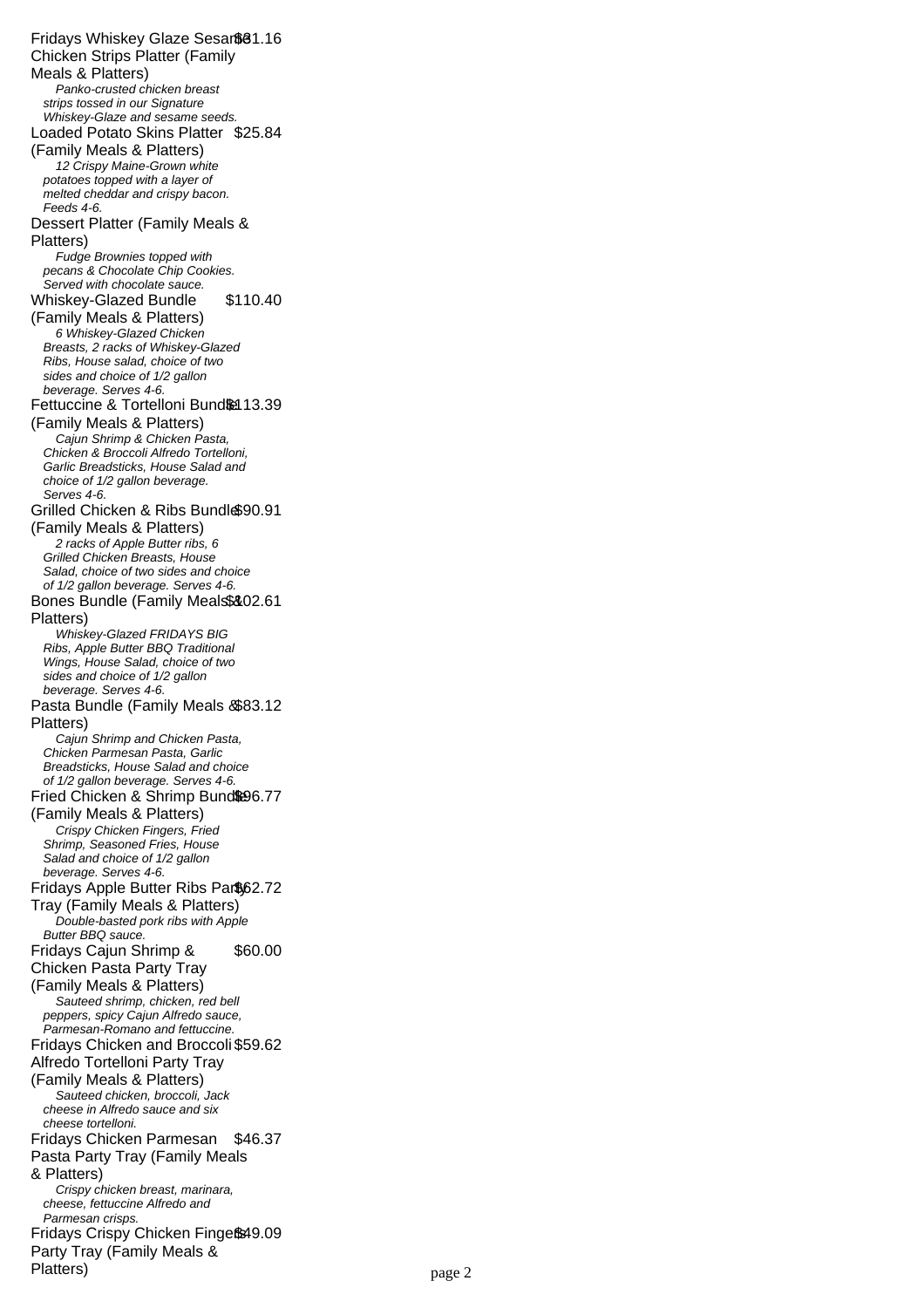20 Golden brown, crispy chicken fingers Fridays Fried Shrimp Party Tr\$51.82 (Family Meals & Platters) 36 crispy, golden brown shrimp. Fridays Hickory Seasoned Grilled Chicken Party Tray (Family Meals & Platters) \$50.39 Grilled hickory-seasoned sea salt chicken. Fridays House Salad with Chicken Party Tray (Family Meals & Platters) \$24.54 Grilled chicken, mixed greens, carrots, red cabbage, tomatoes, red onions, cucumber, mixed cheese, croutons & choice of dressing on the side. Fridays Million Dollar Cobb Party Tray (Family Meals & Platters) \$19.08 Mixed greens, carrots, red cabbage, avocado, tomatoes, chopped cage-free egg, bacon, blue cheese, red onions, cucumber, Jack cheese, cheddar & Ranch dressing on the side. Fridays Whiskey Glaze Grilled \$58.57 Chicken Party Tray (Family Meals & Platters) Grilled hickory-smoked sea salt chicken topped with our Signature Whiskey-Glaze. Fridays Whiskey Glaze Ribs \$65.46 Party Tray (Family Meals & Platters) Double-basted pork ribs with Signature Whiskey-Glaze sauce. Spinach & Artichoke Dip Platt@ 24.54 (Family Meals & Platters) Spinach, artichokes, Romano, sauteed onions & red bell peppers. Topped with Parmesan bread crumbs. Served with tortilla chips & salsa. Feeds 4-6. Whiskey-Glazed Sliders Party \$34.02 Tray (Family Meals & Platters) Beef burgers, Signature Whiskey-Glaze, cheddar, onions, spicy aioli and choice of 1/2 gallon beverage. 8 sliders. Serves 4-6. Caesar Salad w/ Chicken Part\$25.97 Tray (Family Meals & Platters) Grilled chicken, romaine, Parmesan-Romano, Caesar dressing, croutons, Parmesan crisps and choice of 1/2 gallon beverage. Serves 4-6. Million Dollar Cobb Salad with \$32.46 Chicken Party Tray (Family Meals & Platters) Grilled chicken, mixed greens, carrots, red cabbage, avocado, tomatoes, chopped cage-free egg, bacon, blue cheese, red onions, cucumber, Jack cheese and cheddar. Ranch dressing on the side and choice of 1/2 gallon beverage. Serves 4-6. Mega Loaded Queso Fries (Family Meals & Platters) \$12.97 Shareable portion of our crispy fries with all the fixings to load 'em up. Queso, crispy bacon and green onions. Fridays Garlic Bread Sticks Party Tray (Family Meals & Platters) \$10.90 12 crisp, golden brown garlic breadsticks. Fridays Pan Seared Pot \$35.45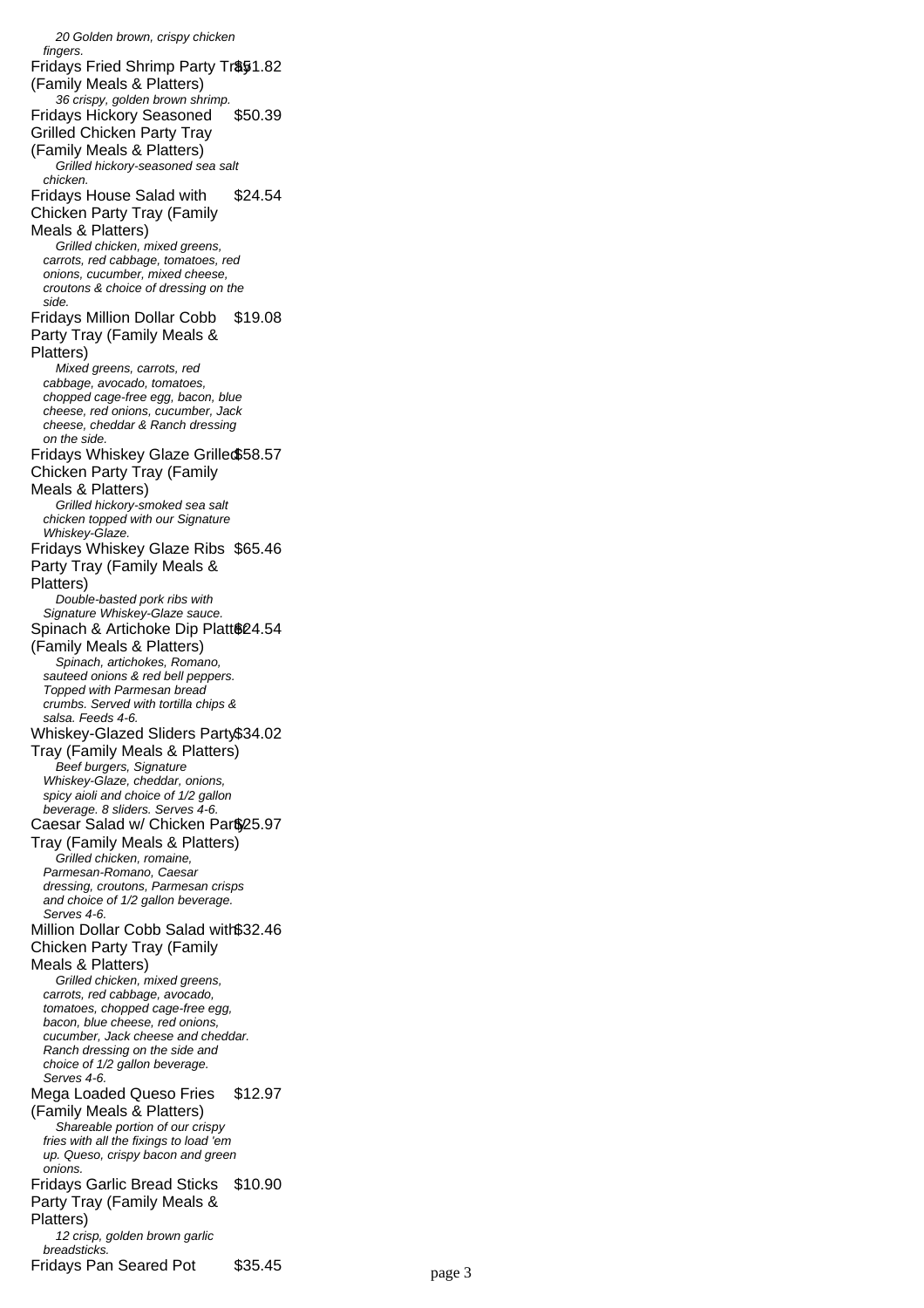Stickers Party Tray (Family Meals & Platters) 24 Steamed pork dumplings with Szechwan dipping sauce. Mega Onion Rings (Family Meals & Platters) \$13.63 Shareable portion of our crispy, golden onion rings. Lemon Garlic Broccoli Party \$13.63 Tray (Family Meals & Platters) Fresh steamed broccoli with parmesan butter and lemon. Serves 2-3. Mashed Potatoes Party Tray \$16.36 (Family Meals & Platters) Creamy mashed potatoes blended with cheddar cheese, sour cream and real butter. Serves 2-3. Macaroni and Cheese Party \$24.54 Tray (Family Meals & Platters) Classic macaroni in creamy cheese sauce and topped with melted sharp cheddar. Serves 2-3. Slaw Party Tray (Family Meal \$13.63 & Platters) Slaw mix of red and green cabbage, shredded carrots, and fresh spinach tossed in creamy coleslaw dressing. Serves 2-3. Fries Party Tray (Family Meal\$17.78 & Platters) Shareable portion of our crispy, seasoned fries.

## **APPETIZERS & WINGS**

Traditional Wings (Appetizers & Wings) Traditional bone-in wings with your choice of sauce. Mozzarella Sticks (Appetizers \$81.81 Wings) 6 sticks of Mozzarella and Asiago cheeses. Sprinkled with Parmesan-Romano. Served with marinara sauce. Spinach & Artichoke Dip (Appetizers & Wings) \$13.75 Spinach, artichokes, Romano, sauteed onions & red bell peppers. Topped with Parmesan bread crumbs and serve with tortilla chips & salsa. Loaded Southwest Potato Twists (Appetizers & Wings) \$14.02 Spiral-cut seasoned potatoes, warm poblano queso, mixed cheeses, house-made fresh pico de gallo and chopped cilantro. Amazing Blazing Pound of Cheese Fries (Appetizers & Wings) \$15.31 Loaded with poblano queso, mixed cheese, bacon, pickled jalapenos, green onions and a side of BBQ Ranch. FRIDAYS Signature Whiskey-Glazed Sampler (Appetizer & Wings) \$23.50 6 Crispy Shrimp, Whiskey-Glazed Sesame Chicken Strips & 6 FRIDAYS BIG RIBS basted with our Signature Whiskey-Glaze. Classic FRIDAYS Combo (Appetizers & Wings) \$20.64 Traditional Wings or Boneless Wings, 4 Loaded Potato Skins and 4 Mozzarella Sticks. Loaded Potato Skins (Appetizers & Wings) \$13.75 8 crispy white potatoes topped with melted cheddar and crispy bacon. Served with Ranch sour cream and page 4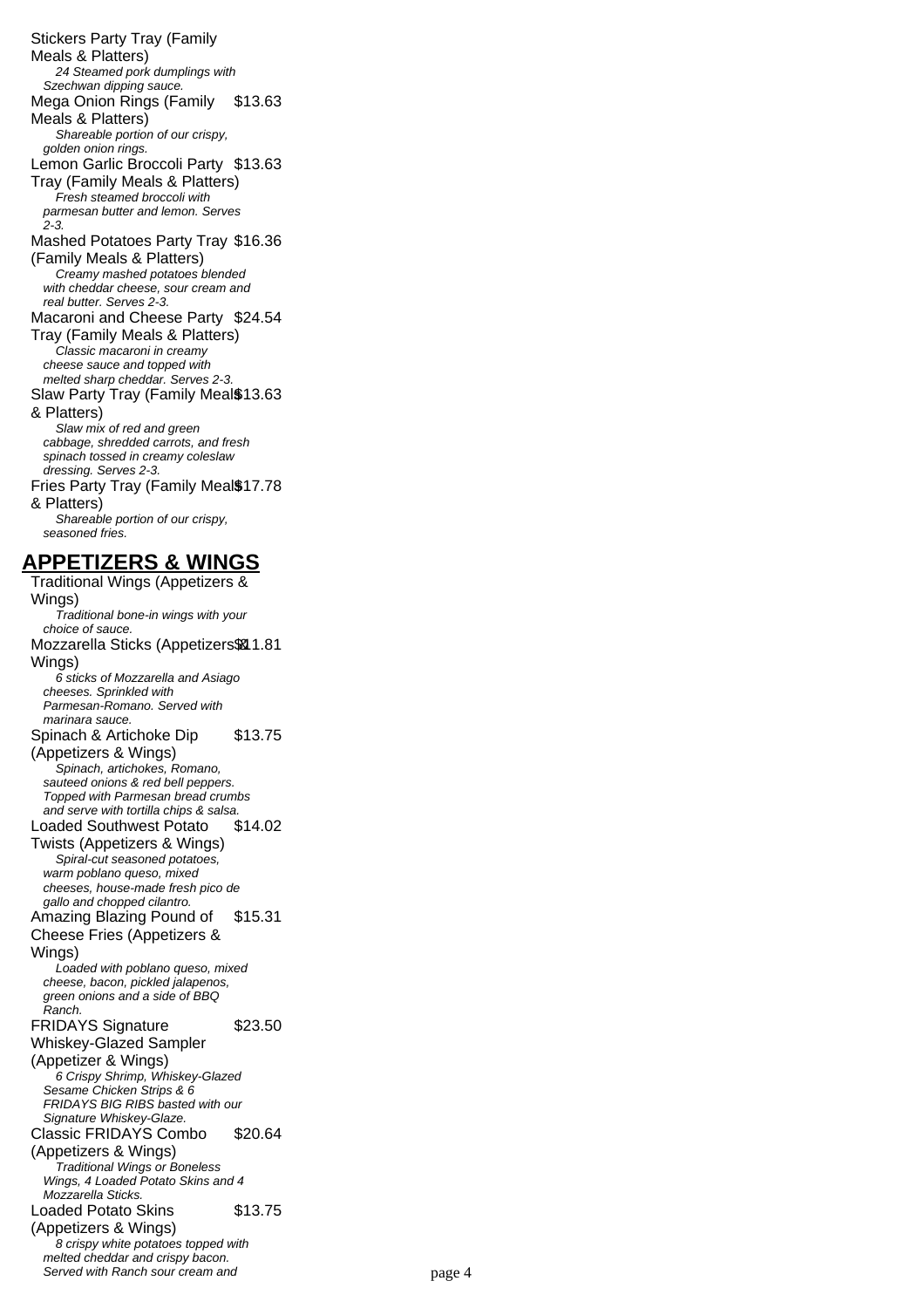green onions. Wings Roulette Platter (Appetizers & Wings) \$25.57 Mix and match 3 of your favorite boneless or traditional wing flavors. FRIDAYS Signature Whiskey-Glazed Sesame Chicken Strips (Appetizers & Wings) \$16.62 Panko-crusted chicken breast strips tossed in our Signature Whiskey-Glaze and sesame seeds. Green Bean Fries (Appetizers\$&0.38 Wings) Breaded and served with Cucumber-Wasabi Ranch. Pan-Seared Pot Stickers (Appetizers & Wings) \$13.24 6 steamed pork dumplings with Szechwan dipping sauce. Warm Pretzels (Appetizers & \$11.81 Wings) 4 warm pretzels served with poblano queso dipping sauce garnished with green onions. FRIDAYS Signature Whiskey-Glazed Sliders (Appetizers & Wings) Beef burgers, Signature Whiskey-Glaze, cheddar, onions, pickle, spicy aioli & seasoned fries. Philly Cheesesteak Egg Rolls \$14.80 (Appetizers & Wings) Stuffed with roast beef, onions, red & green bell peppers and melted cheese. Served with our poblano queso dipping sauce. Boneless Wings (Appetizers & Wings) Crispy boneless wings with your choice of sauce. **WHISKEY-GLAZED**

FRIDAYS Signature Whiskey-Glazed Burger (Whiskey-Glazed) \$17.14 Signature Whiskey-Glaze, cheddar, lettuce, red onions, tomato, pickles and bacon. FRIDAYS Signature Whiskey-Glazed Chicken (Whiskey-Glazed) \$20.38 Signature Whiskey-Glaze over two grilled chicken breasts. Served with two sides. FRIDAYS Whiskey-Glazed \$21.04 Chicken Slammer Board (Whiskey-Glazed) Chicken fingers tossed in Whiskey-Glaze on mini New England rolls with spicy aioli and sesame seasoning. Paired with 2 bone cut Whiskey-Glazed Big Ribs, coleslaw and seasoned fries. FRIDAYS Big Ribs Whiskey-Glazed (Whiskey-Glazed) Full-Rack of double-basted pork ribs basted in our Signature Whiskey-Glaze served with two sides. Center-Cut Sirloin topped with \$19.86 Whiskey Glaze (Whiskey-Glaze) 6 ounces of flavorful center-cut sirloin topped with our Signature Whiskey-Glaze. Served with two sides. New York Strip topped with \$38.04 Whiskey-Glaze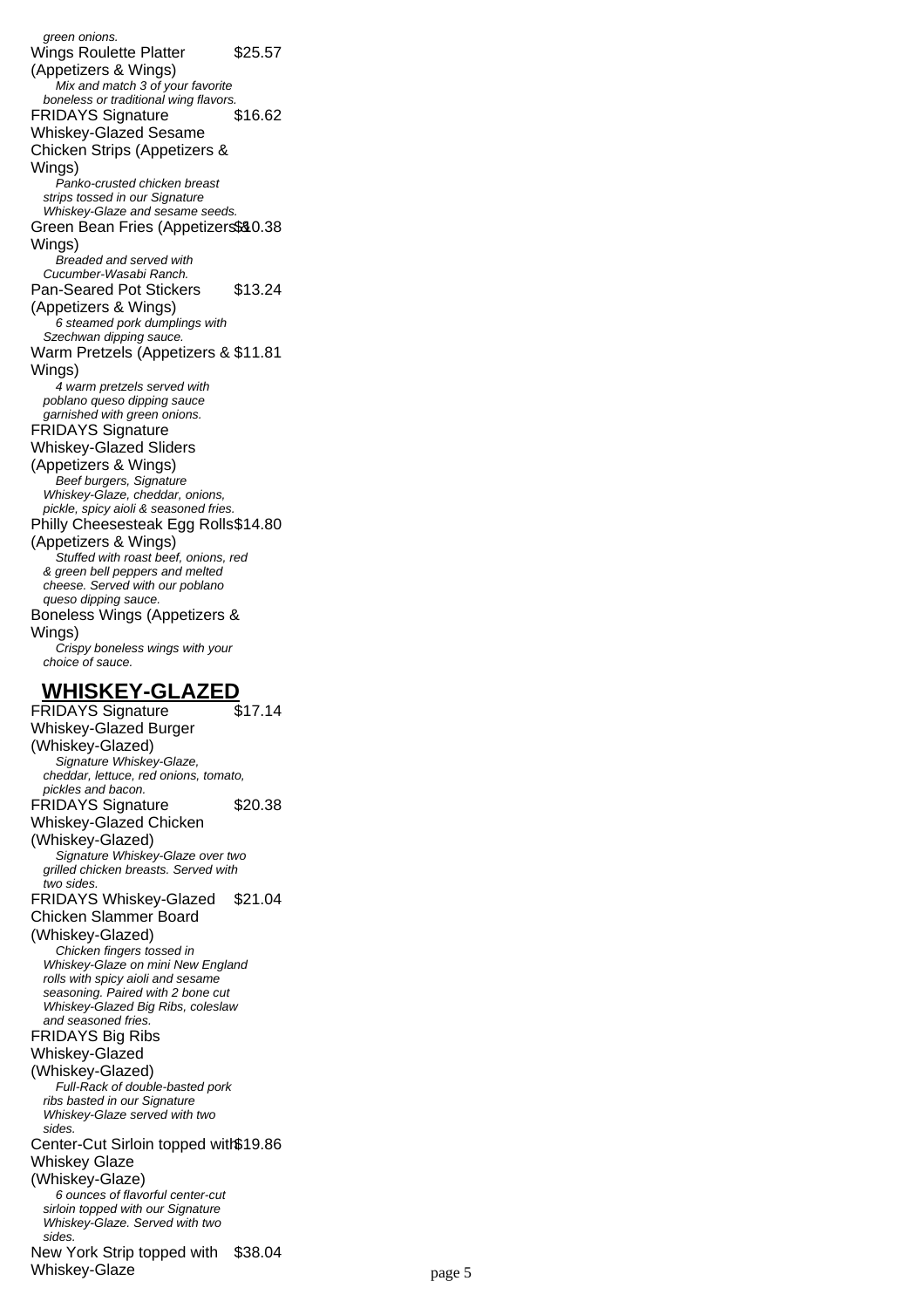#### (Whiskey-Glazed)

Any night can be a steak night with our tender 12 ounce strip topped with Whiskey-Glaze. Served with two sides.

Sizzling FRIDAYS Signature \$21.94 Whiskey-Glazed Flat Iron Steak

(Whiskey-Glazed) Soy-marinated flat iron steak, melted cheese, onions, red & green bell peppers, mashed potatoes & Cajun-spiced onions. Topped with Whiskey-Glaze and served with

Whiskey-Glaze on the side.

\$15.84

FRIDAYS Signature Whiskey-Glazed Chicken Sandwich (Whiskey-Glazed) Grilled chicken, Signature Whiskey-Glaze, bacon, cheddar, Cajun-spiced onions, lettuce, tomato, pickles and Whiskey-Glaze mayo.

### **DESSERTS & KIDS**

Carlo's Bakery Rainbow Cake \$14.02 (Desserts & Kids) Six layers of rainbow-colored vanilla cake filled high with a vanilla icing and covered with sprinkles. \*Ice cream not included. Brownie Obsession (Desserts \$80.25 Kids) A fudge brownie, caramel sauce & glazed pecans. \*Ice cream not included. Cinnabon Caramel Pecan Cheesecake (Desserts & Kids) \$12.07 Layers of Cinnabon cinnamon cheesecake and vanilla crunch cake topped with signature cream cheese frosting, caramel and glazed pecans. \*Ice cream not included. Carlo's Bakery Rainbow Cake \$97.43 (Desserts & Kids) Six layers of rainbow-colored vanilla cake filled high with a vanilla icing and covered with sprinkles. 12 slices per cake. Dessert Platter (Desserts & Kids) Fudge Brownies topped with pecans & Chocolate Chip Cookies. Served with chocolate sauce. Cookies Box Party Tray (Desserts & Kids) \$15.71 12 Chocolate Chip Cookies and choice of 1/2 gallon beverage. Serves 4-6. Kid's Crispy Chicken Fingers (Desserts & Kids) \$8.30 3 crispy chicken fingers served with Honey Mustard dressing and kid's side choice. Kid's Cheddar Mac & Cheese \$8.17 (Desserts & Kids) Elbow macaroni in a creamy cheese sauce. Served with kid's side choice. Kid's Sliders (Desserts & Kids)\$8.17 2 USDA Choice beef burgers with American Cheese and pickles on soft mini buns. Served with kid's side choice. Kid's Pasta (Desserts & Sides) Fettuccine pasta with choice of butter and Parmesan-Romano or tomato marinara sauce. Served with kid's side choice.

# **RIBS, STEAK & CHICKEN**

FRIDAYS Big Ribs (Ribs, Steak & Chicken) Full or Half-Rack of pork ribs page 6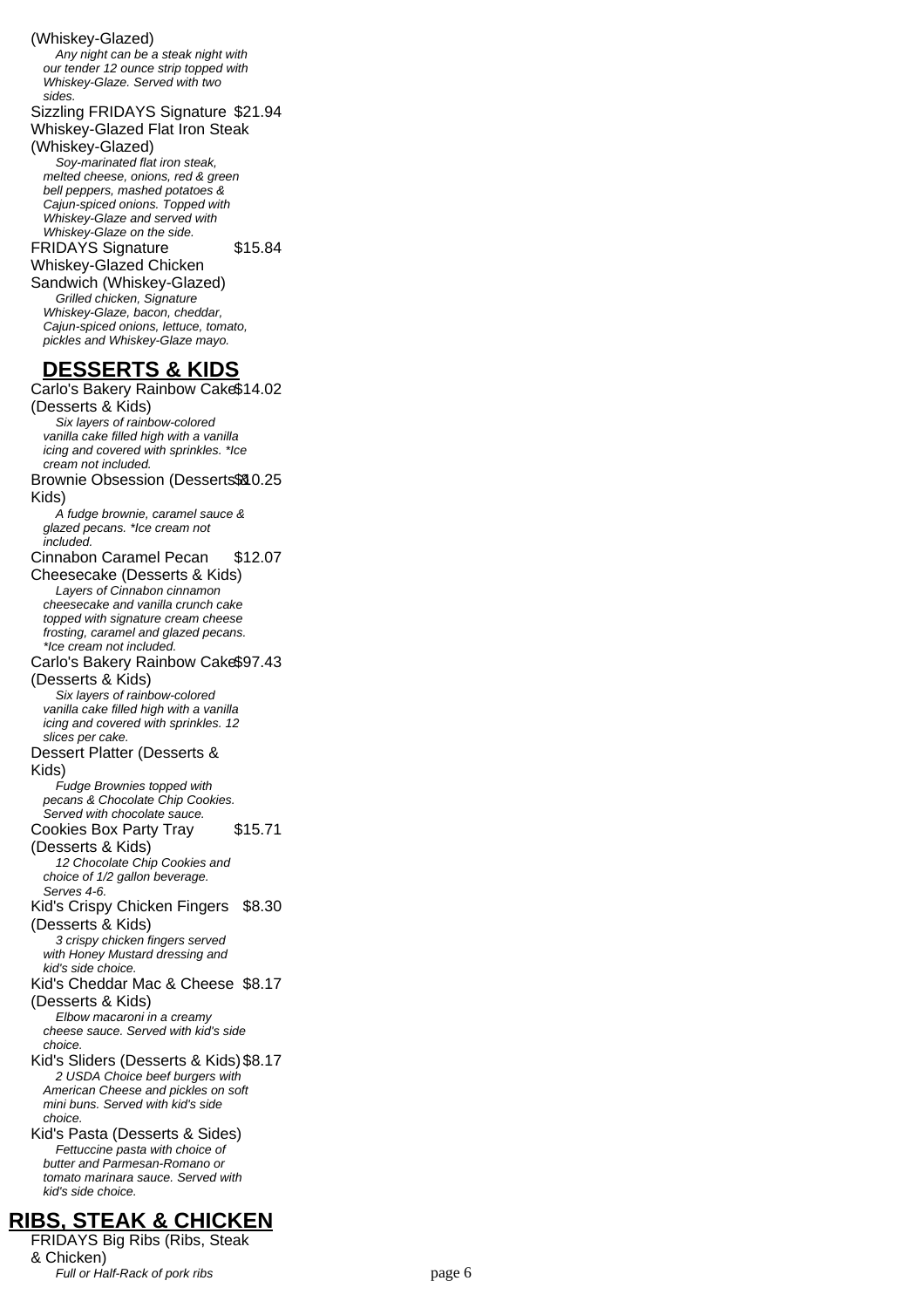basted in Apple Butter BBQ served with two sides. Bucket of Bones (Ribs, Steak & \$27.53 Chicken) FRIDAYS BIGRIBS and traditional wings served with a side. Choose your rib sauce and choose your wing sauce. Center-Cut Sirloin (Ribs, Steak & Chicken) 6 ounces of center-cut sirloin topped with our Signature Whiskey-Glaze or Parmesan Butter. Served with two sides. New York Strip (Ribs, Steak & Chicken) 12 ounce strip with Whiskey-Glaze or Parmesan Butter. Served with two sides. Crispy Chicken Fingers (Ribs, \$18.56 Steak & Chicken) 5 crispy fried chicken fingers served with two sides and Honey Mustard dressing. Sizzling Chicken & Cheese \$19.21 (Ribs, Steak & Chicken) Garlic-marinated chicken breasts served over melted cheese with onions, red & green bell peppers and a side. **PASTA & SEAFOOD** Cajun Shrimp & Chicken Past\$20.90 (Pasta & Seafood) Sauteed shrimp, chicken, red bell peppers, spicy Cajun Alfredo sauce, Parmesan-Romano, fettuccine and a garlic breadstick. Chicken & Broccoli Alfredo Tortelloni (Pasta & Seafood) \$22.20 Sauteed chicken, broccoli, Jack cheese in Alfredo sauce, six cheese tortelloni and a garlic breadstick. Chicken Parmesan Pasta (Pasta & Seafood) \$20.77 Crispy chicken breast with marinara and cheese on fettuccine Alfredo. Topped with Parmesan crisps. Served with a garlic breadstick. Fried Shrimp (Pasta & Seafoo\$21.68 12 crispy shrimp served with two sides and cocktail sauce. Sizzling Chicken & Shrimp (Pasta & Seafood) \$21.42 Garlic-marinated chicken breast with shrimp tossed in marinara. Served over melted cheese with onions, red onions, red & green bell peppers and a side. Fish & Chips (Pasta & Seafood)21.55 4 pieces of beer-battered golden cod fillets served with two sides. Simply Grilled Salmon (Pasta \$24.28 Seafood) Seasoned with hickory-smoked sea salt and topped with Parmesan Butter. Served with two sides. Dragon-Glazed Salmon (Past\$23.36 & Seafood) Sweet and spicy glazed salmon topped with a fresh mango pico. Served with two sides. Crispy Whiskey Combo (Past \$25.19 & Seafood) Half-Rack pork Big Ribs with Whiskey-Glaze on the side. Served with two sides

#### **BURGERS**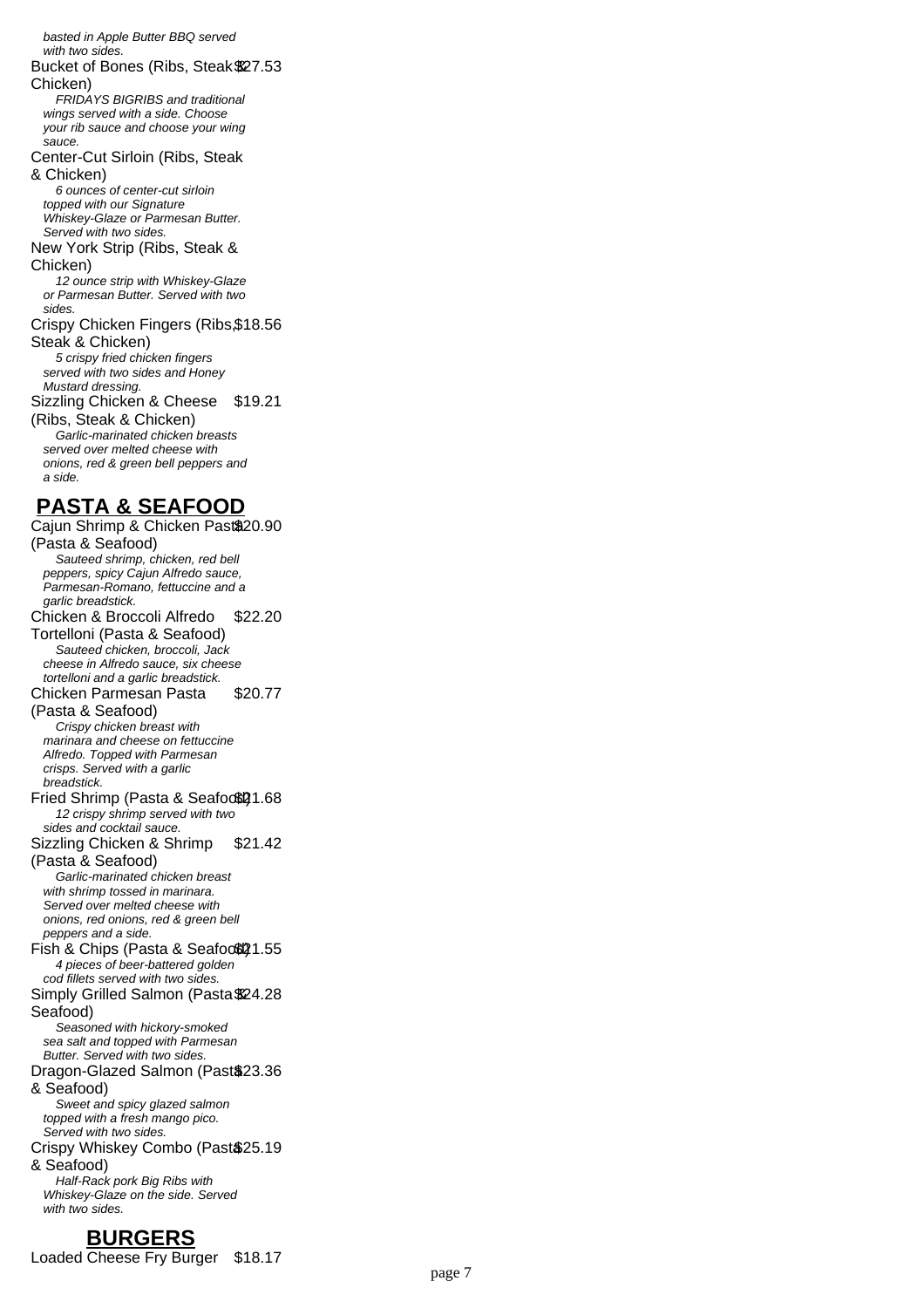(Burgers) American cheese, lettuce, tomato, red onions, topped with loaded bacon-cheese fries & poblano queso. Skewered with a loaded potato skin. Philly Cheesesteak Burger (Burgers) \$18.17 Piled high with layers of roast beef, onions, red & green bell peppers, melted cheese and topped with our Philly Cheesesteak Egg Roll. The Beyond Meat Cheeseburger (Burgers) \$19.48 Plant-based burger seasoned & grilled with cheddar, lettuce, tomato, red onions, pickles & Fridays sauce. Bacon Cheeseburger (Burger\$)16.36 Cheddar, all-natural cheddar spread, lettuce, tomato, red onions, pickles, bacon & Fridays sauce. Cheeseburger (Burgers) \$14.93 American cheese, lettuce, tomato, red onions and pickles. **SANDWICHES & SALADS** Buffalo Chicken Slammer Board (Sandwiches & Salads) \$19.60 Chicken fingers tossed in Frank's RedHot Buffalo sauce on mini New England rolls with Ranch, diced celery and crumbled blue cheese. Paired with 4 Boneless Buffalo Wings, coleslaw and seasoned fries. Italian Chicken Slammer Board \$19.60 (Sandwiches & Salads) Chicken fingers tossed in Garlic Parmesan sauce on mini New England rolls with marinara and Parmesan-Romano cheese. Paired with 4 Mozzarella Sticks, coleslaw and seasoned fries. Bacon Ranch Chicken Sandwich (Sandwiches & Salads) \$17.65 Grilled chicken, Swiss, bacon, avocado, Ranch dressing, lettuce, tomato, pickles & red onions. Southern Fried Chicken Sandwich (Sandwiches & Salads) \$15.06 Battered chicken breast, lettuce, tomato, pickles, avocado, cheddar & spicy aioli. Million Dollar Cobb (Sandwiches & Salads) Grilled chicken, mixed greens, carrots, red cabbage, avocado, tomatoes, chopped cage-free egg, bacon, blue cheese, red onions, cucumber, Jack cheese and cheddar. Ranch dressing on the side. Also available with alternative proteins. Caesar Salad (Sandwiches & Salads) Grilled chicken, romaine, Parmesan-Romano, Caesar dressing, croutons and Parmesan crisps. Also available with alternative proteins. Caesar Side Salad (Sandwiches & Salads) \$7.13 Romaine, Parmesan-Romano, Caesar dressing, croutons and Parmesan crisps. Served with a

> Mixed greens, sliced carrots, red cabbage, tomatoes, cucumber and mixed cheese with choice of dressing on the side and a warm garlic

warm garlic breadstick.

& Salads)

breadstick.

House Side Salad (Sandwiches